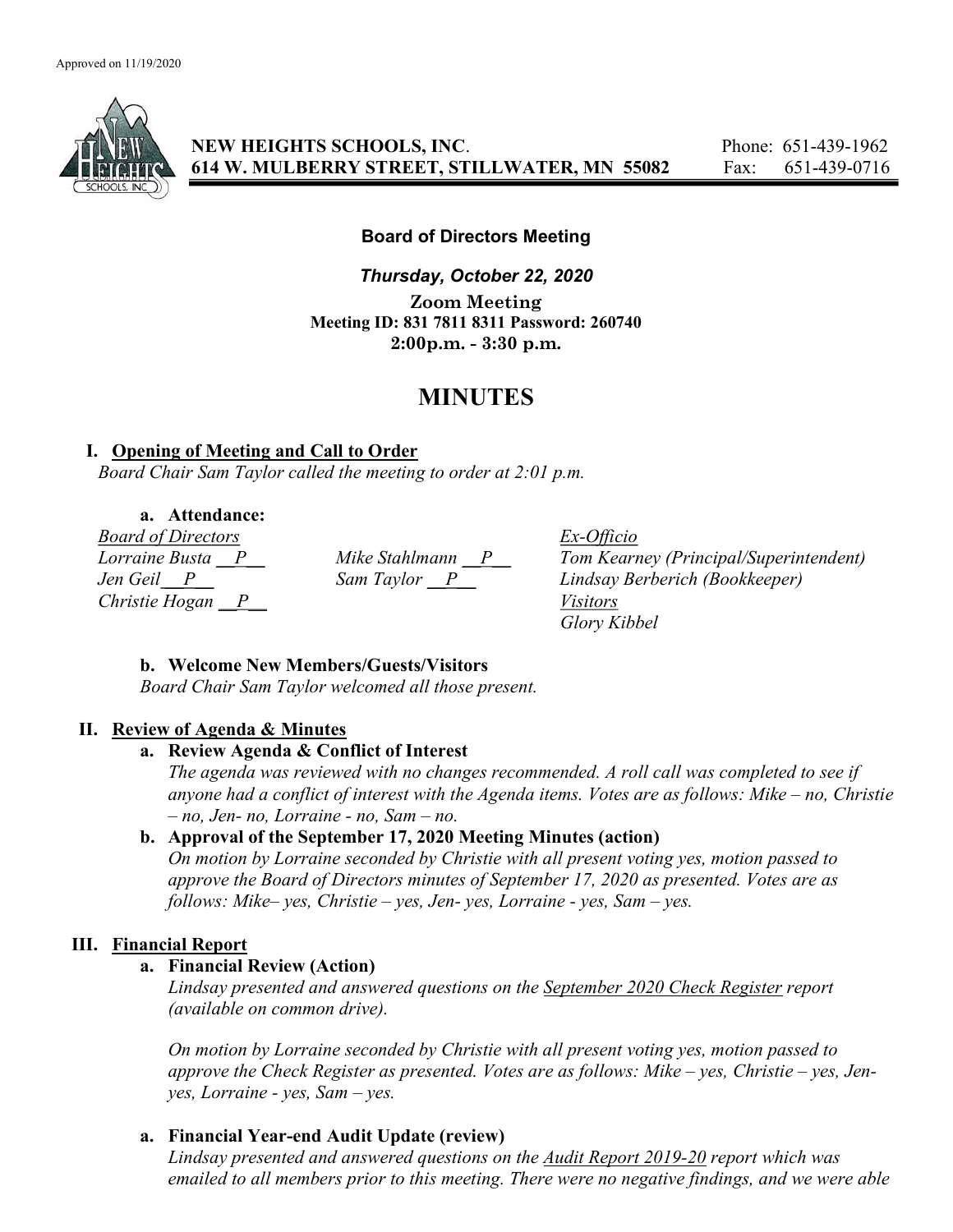to remove one of the two usual material weaknesses by hiring Ray Queener to review the school's Financial Audit. We were able to increase our fund balance by \$85,461. We have been using Malloy, Montague, Karnowski, Radosevich & Co., P.A. (MMKR) which is one of the largest auditor firms working with schools in Minnesota.

On motion by Lorraine seconded by Jen with all present voting yes, motion passed to approve the Audit Report as presented by MMKR. Votes are as follows: Mike – yes, Christie – yes, Jenyes, Lorraine - yes, Sam – yes.

#### IV. Old Business

#### a. Board Goals for 2020-21

- i. To appropriately increase the school's level of social media engagement for the purpose of increasing exposure of the school to gain enrollment and community support by June 2021. Sam led a discussion on this goal.
- ii. Closely monitor and assess the schools progress towards meeting the authorizer contract goals and determine appropriate responses and corrective action.

Sam led a discussion on this goal.

iii. Develop an outline for Five-year strategic plan by December 31,2020 and finalize plan by May 31,2021 with intent to implement in 2021-2022 school year.

Sam led a discussion on this goal.

iv. Determine the viability of different models of pre-K programming for the school and select a plan by June 1, 2021.

Sam led a discussion on this goal.

#### V. New Business

#### a. Performance Improvement Plan (PIP) (Tom)

Tom and Glory led a discussion on the performance improvement plan.

On motion by Sam seconded by Lorraine with all present voting yes, motion passed to approve our Performance Improvement Plan Votes are as follows: Christie – yes, Jen- yes, Lorraine yes, Sam – yes, Mike - Yes.

#### b. The Guild Contract (Tom)

Tom led a discussion on the school's amended contract goals as per MDE.

On motion by Sam seconded by Lorraine with all present voting yes, motion passed to approve the amended Guild Contract. Votes are as follows: Christie – yes, Jen- yes, Lorraine - yes, Sam – yes, Mike - Yes.

#### c. Staffing Updates (Tom)

Tom reported that there are no staffing updates at this time.

#### VI. Policy Review (action)

- a. Policy Revisions for Approval
	- i. #903- Visitors to School District Buildings & Sites (Jen) Jen led a discussion reviewing this document and recommended changes.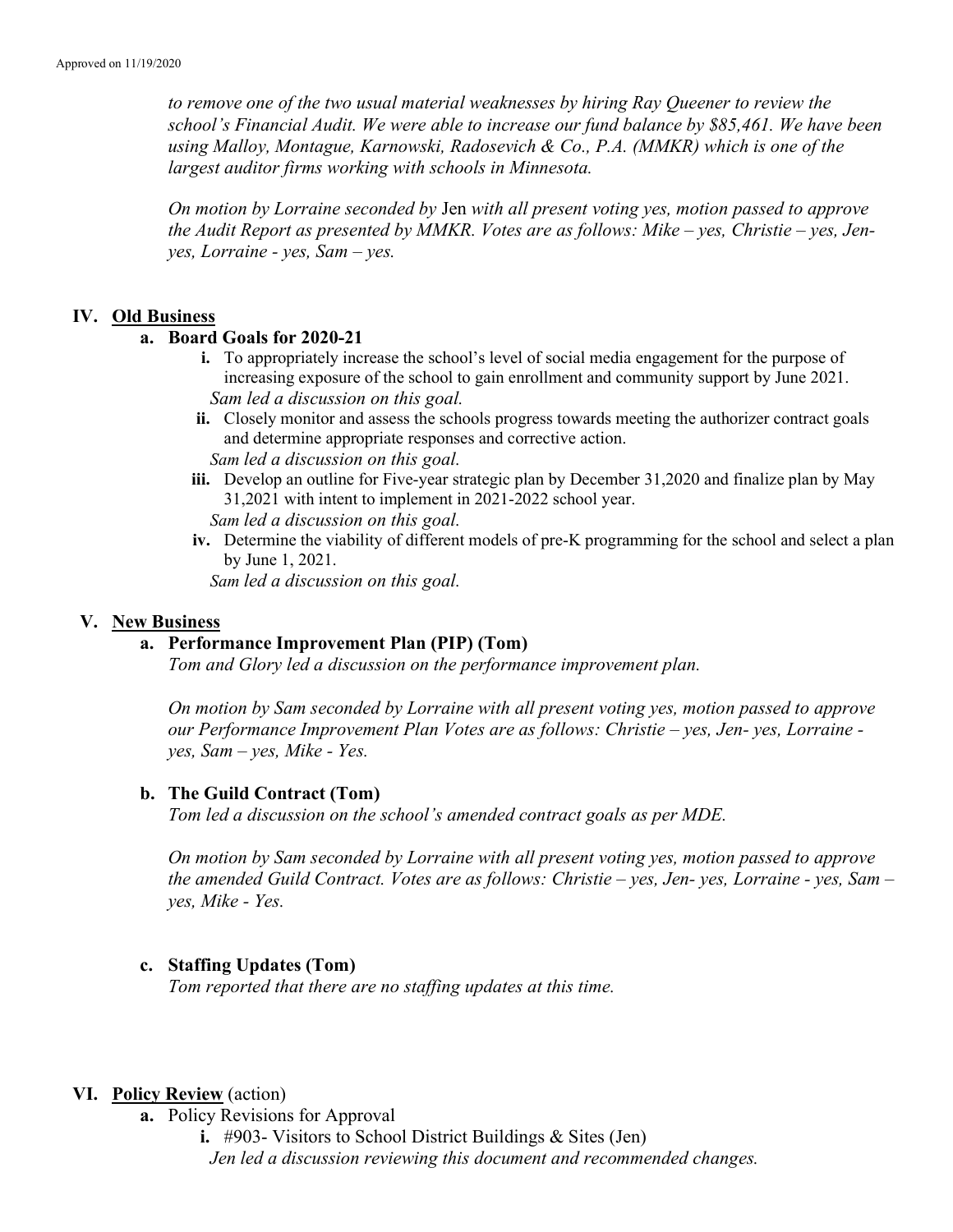On motion by Jen seconded by Lorraine with all present voting yes, motion passed to approve the Policy #903- Visitors to School District Buildings & Sites as recommended. Votes are as follows: Mike – yes, Christie – yes, Jen- yes, Lorraine - yes, Sam – yes.

- ii. #624D Online Learning Options (Sam) Sam led a discussion, and it was decided to table this policy.
- iii. #414- Mandated Reporting of Child Neglect or Physical or Sexual Abuse (Sam) Sam led a discussion reviewing this document and recommended changes. Needs to be reviewed yearly.

On motion by Sam seconded by Lorraine with all present voting yes, motion passed to approve the Policy #414- Mandated Reporting of Child Neglect or Physical or Sexual Abuse as presented. Votes are as follows: Mike - yes, Christie – yes, Jen- yes, Lorraine  $yes, Sam-ves.$ 

iv. #503- Student Attendance (Sam) Sam led a discussion reviewing this document and recommended changes.

On motion by Sam seconded by Lorraine with all present voting yes, motion passed to adopt the Policy  $#503$ - Student Attendance as presented. Votes are as follows: Mike – yes,  $Christie - yes, Jen- yes, Lorraine - yes, Sam - yes.$ 

v. #612.1- Development of Parent and Family Engagement Policies for Title I Programs (Christie)

Christie led a discussion, and it was decided to table this policy.

vi. #806- Crisis Management Policy (Lorraine) Lorraine led a discussion reviewing this document and recommended changes.

On motion by Lorraine seconded by Jen with all present voting yes, motion passed to adopt the Policy #806- Crisis Management Policy as presented. Votes are as follows: Mike – yes,  $Christie - yes, Jen- yes, Lorraine - yes, Sam- yes.$ 

#### b. Policies for November

- i. #522- Student Sex Nondiscrimination Lorraine led a discussion on this policy. Jen agreed to review this policy. ii. #531- The Pledge of Allegiance Lorraine led a discussion on this policy. Sam agreed to review this policy.
- iii. #534- Unpaid Meal Charges Policy Lorraine led a discussion on this policy. Christie agreed to review this policy.

# VII. Administrator's Report

Tom Kearney gave a report on the state of the school including the following:

• Student Statistics: We currently have 107 students enrolled with a budget of 106. Our attendance is currently at 97.94%.